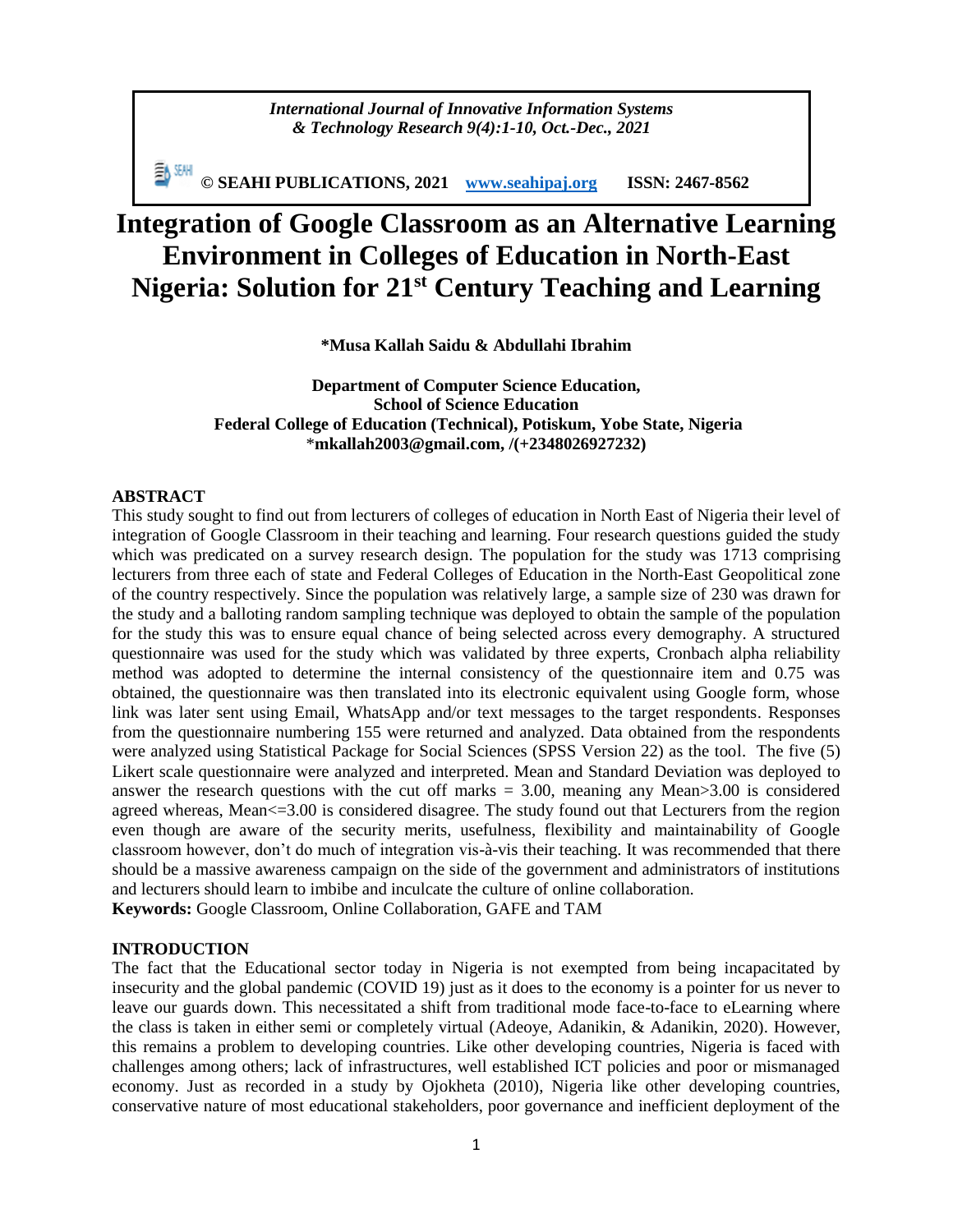requisite technologies necessary for distance education in Nigeria compelled it to remain in its embryonic phase till date. Despite all these challenges, study by Adeoye et al. ( 2020) emphasized the needs for elearning in Nigeria. However, it was established in a study by Weber and Hamlaoui (2018) while reporting in one regional survey on e-Learning revealed that, e-Learning will solve most teaching and learning problems as long as the practices by the countries got matured in the region, Unlike the conventional method of teaching that was affected during the lock down, the online system fosters a healthy and steady growth in the educational system. Therefore, this study is geared towards situational findings of the integration of Google classroom in teaching and learning by teachers from Colleges of education in the North-east Geo Political Zone of Nigeria. This could be attributed to its friendliness and fairness left aside the free access it has, as learning platform. Particularly for countries that are technologically disabled that, the know-how and finance to manage their personal reliable learning platforms remains a problem.

# **Theoretical Framework**

# **Use of Technology Acceptance Model (TAM) framework**

The study considers using Technology Acceptance Model (TAM) developed by (Davis, 1985). It was noted in the Model that lack of user acceptance of a system remains an impediment to its success. TAM proposes that perceived ease of use and perceived usefulness of technology can predict the attitude of users towards using technology then after, follows the behavioral intentions and then the actual usage of the technology (Masrom, 2007). As shown below.



*Figure 1: Original Technology Acceptance Model, adopted from (Masrom, 2007)*

This study is based upon the TAM and the derived models, which ascertains the Awareness, Perceived ease of use, Perceived Usefulness, Technology challenges and operational ability just as in (Adeyemi & Osunde, 2005) and (Saidu, 2018) respectively.



**Figure 2: External factors relating with the other constructs in the original Technology Acceptance Model (TAM)**

Among the studies recorded in this field, some portray the synergy of the Google classroom and its treasures as learning platform with emphasis on how to set up the learning environment by users. Whereas, other studies looked at it from the angle of it standing out among other collaborative learning platform in the recent time. Likewise, another study was concerned about the usability and usefulness of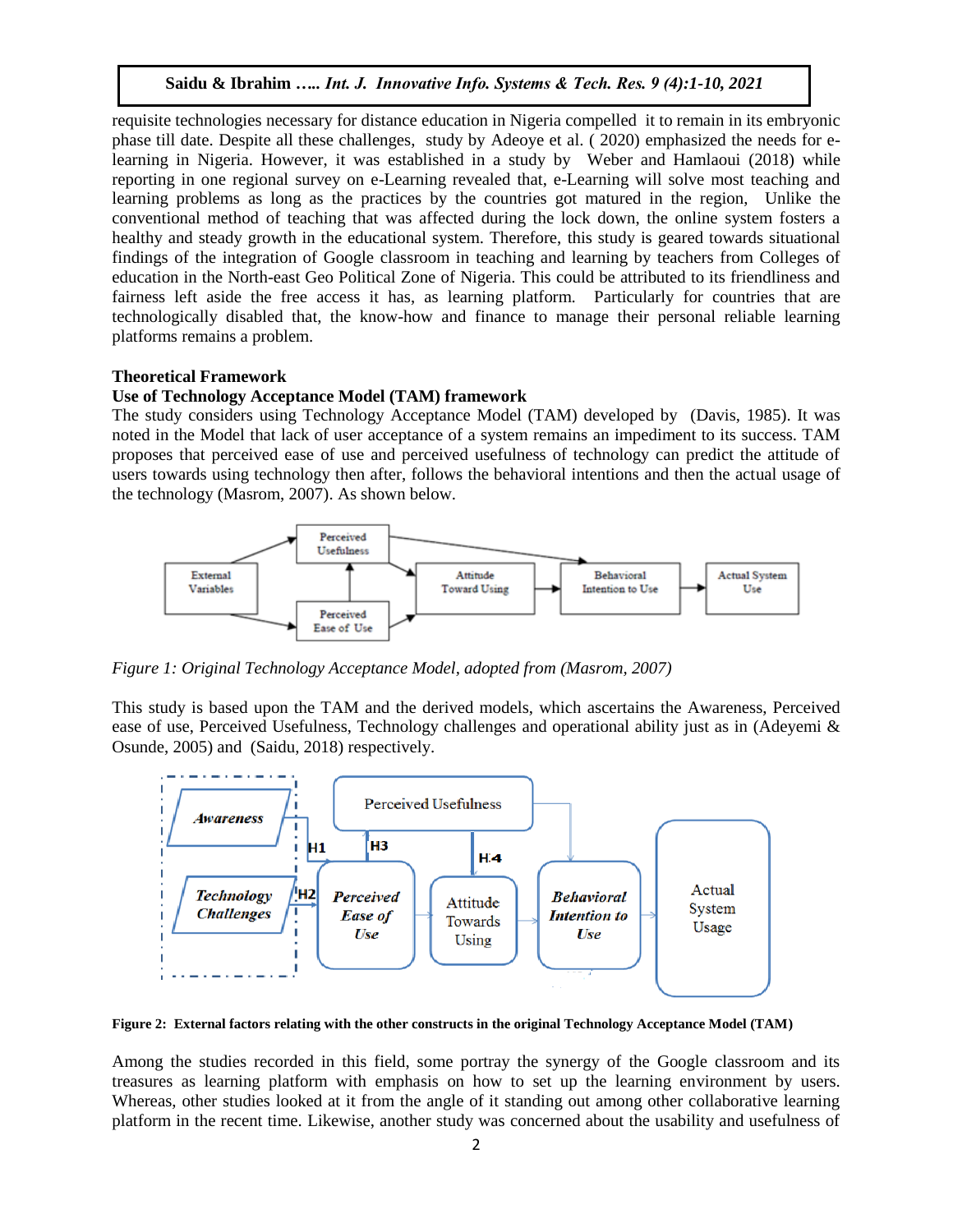its affordances as learning technology tool. Just like a study was recorded concerned indicating the impact of Google Classroom as an Online Learning Delivery during COVID-19 Pandemic, the case of secondary school students from Akure, Ondo State-Nigeria.

Going by the aforementioned studies therefore, it is quite clear from that, none of them highlighted on the integration of Google classroom by lecturers in Colleges of education from the study area; hence this study filled the gap

# **Google classroom and its practices**

Google classroom was reported to have being introduced in May, 2014 and subsequently released in August, 2014 as a tool for teachers which functions as an interface layered on top of the Google Application for Education (GAFE) that establishes collaborative environment for students –teachers interaction (Brown & Hocutt, 2015). The system encompasses of several tools that when optimized efficiently, learning environment is observed which lead to proper teaching and learning process. Google Classroom being a universal tool for teaching and learning, it allows teachers across several disciplines to customize their classroom for effective online collaboration. It is a suit for education that comes along with other associated tools such as Google Drive, Google Docs, Google Sheets and Slides, sign up through the use of Gmail account altogether to establish a conducive learning platform called classroom existing in a virtual space (Madhavi, Mohan, & Nalla, 2018). Since the emergence of this great tool for blended and complete online teaching, multitude number of teachers were recorded finding their way to it (Madhavi et al., 2018) just as recorded in a similar study by Iftakhar (2016)noted that, in Daffodil International University around September 2014 More than 30 teachers were recorded to have started using Google Classroom. Similar to the statement of Xanthoula (2015) that many organisations have recently embraced live class mode of e-Learning so as to produced up to the task students besides cutting transportations time and cost; likewise associated cost engaged in face-face tutoring.

# **Objective of the Study**

The objectives of the study specifically sought to:

- 1. Determine the use of Google Classroom as an alternative learning environment
- 2. Ascertain the level of the of lecturers integration of Google Classroom in their teaching and learning processes in Colleges of education in North Eastern Nigeria.

# **Research questions**

The research questions was formulated in line with the specific objective to guide the study as follows:

- 1) Can the use of Google Classroom curtail the effects of COVID 19 Pandemic in Colleges of Education in North Eastern Nigeria?
- 2) What is the level of lecturers in integrating Google Classroom in their teaching and learning in Colleges of Education in North Eastern Nigeria?

# **METHODOLOGY**

The study adopted a descriptive survey design so as to find the level or extent to which Google Classroom is integrated by the lecturers in their teaching and learning just as to find out whether the lecturers see Google classroom as a solution to insecurity and the COVID 19 pandemic we are in today. The use of these approaches is deemed fit, because the tool for data gathering was questionnaire, which analyzed and presented as the researcher remains outside so as to ensure objectivity of the findings (Trochim & Donnelly, 2001). A five point Likert scale rated as: 1=Strongly Disagree, 2=Disagree, 3= Undecided, 4=Agree and 5 strongly agree was employed using Google form to collect the responses from the subjects. The five response choices were observed in the study just as recorded in a study by Ibrahim et al. (2007), that the reliability and the validity improved based on the response options where anything fewer than four (4) choices decreases the validity and the reliability just as from five choices upward; hardly increases the psychometric nature of the scal. A balloting selection strategy was employed while administering the questionnaires to 230 targeted subjects from the six (6) Colleges of Education across the States (Adamawa, Bauchi, Borno, Gombe, Taraba and Yobe States) in the North-Eastern Geo Political zone which is comprised of three (3) Federal and State Colleges each respectively. The researcher wraps the phone numbers of the 230 respondents based on their institutions, after which the researcher randomly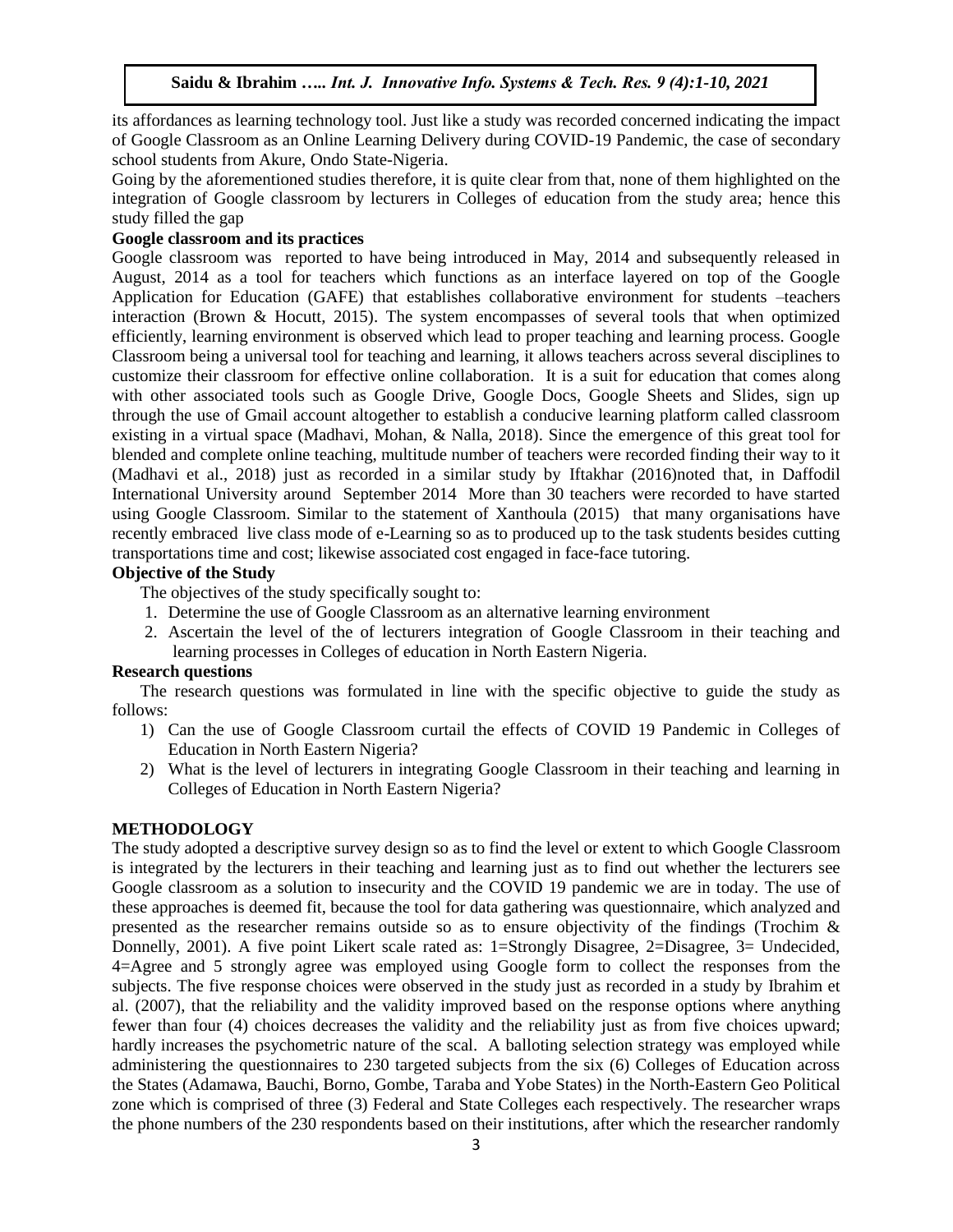picks from the wrapped phone numbers for each institution and administered the survey online accordingly. Each objective on the questionnaire attracts five sub-items to respond to the main question. Google form was used and the link to the respondents was sent via email, WhatsApp and/or as text messages. Where the respondents lack internet service, the research assistance provides them with a Wi-Fi connection to enable the respondents fill the form accordingly. The cumulative responses received was 155 where they were analyzed using Statistical Package for Social Sciences (SPSS Version 22). The five (5) Likert scale questionnaire were analyzed just as SPSS was used as the appropriate computer application program for the data analysis and interpretation as in (Mkongwa, 2015). Mean  $(\bar{X})$  and Standard Deviation (SD) was deployed to answer the research questions with the cut off marks **=** 3.00, meaning that, anywhere  $\bar{X} > 3.00$  the responses considered agreed whereas,  $\bar{X} \le 3.00$  were considered disagreed. All the participants participated voluntarily; with their consents just as given in the consent form that introduces the questionnaire. The input from the participants were objective as in no one interfered or persuaded any participant during the process. As such, the study was carried out strictly adhering to all the necessary research ethics. It is therefore expected that the current state of the situational findings on the integration of Google classroom in Colleges of education in North-East Nigeria will be ascertained and the findings is meant to send a clarion call for online learning with available means around, so as to cope with the 21<sup>st</sup> century learning style.

# **RESULTS AND ANALYSIS**

The result of the analysis and interpretation of collected data using statement- wise, category percentage, cut off mark, Mean  $(\bar{X})$  and Standard deviation (SD) was presented based on the research questions that guided the study. Thus, the following tabulations are comprised of explanation on the findings from the subjects under study:

The demographic data of the respondents was recorded based on gender with the following result. **Table 1:** *Demographic Data of the respondents based on Gender % of the total respondents (N)*

|             | <b>Frequency</b> | <b>Percent</b> | <b>Valid Percent</b> |
|-------------|------------------|----------------|----------------------|
| Female      | 15               | 9.7            | 9.7                  |
| Male        | 140              | 90.3           | 90.3                 |
| Total $(N)$ | 155              | 100.00%        | 100.00%              |

It can be deduced from table 1 above that, out of the 155 respondents, 15 which translates to 9.7% were females and 140 making 90.3% were males.

The overall results of the responses from the subjects is presented based on the research questions guiding the study as thus:

**Research question 1:** *Can the use of Google Classroom curtail the effects of COVID 19 Pandemic in Colleges of Education in North Eastern Nigeria?*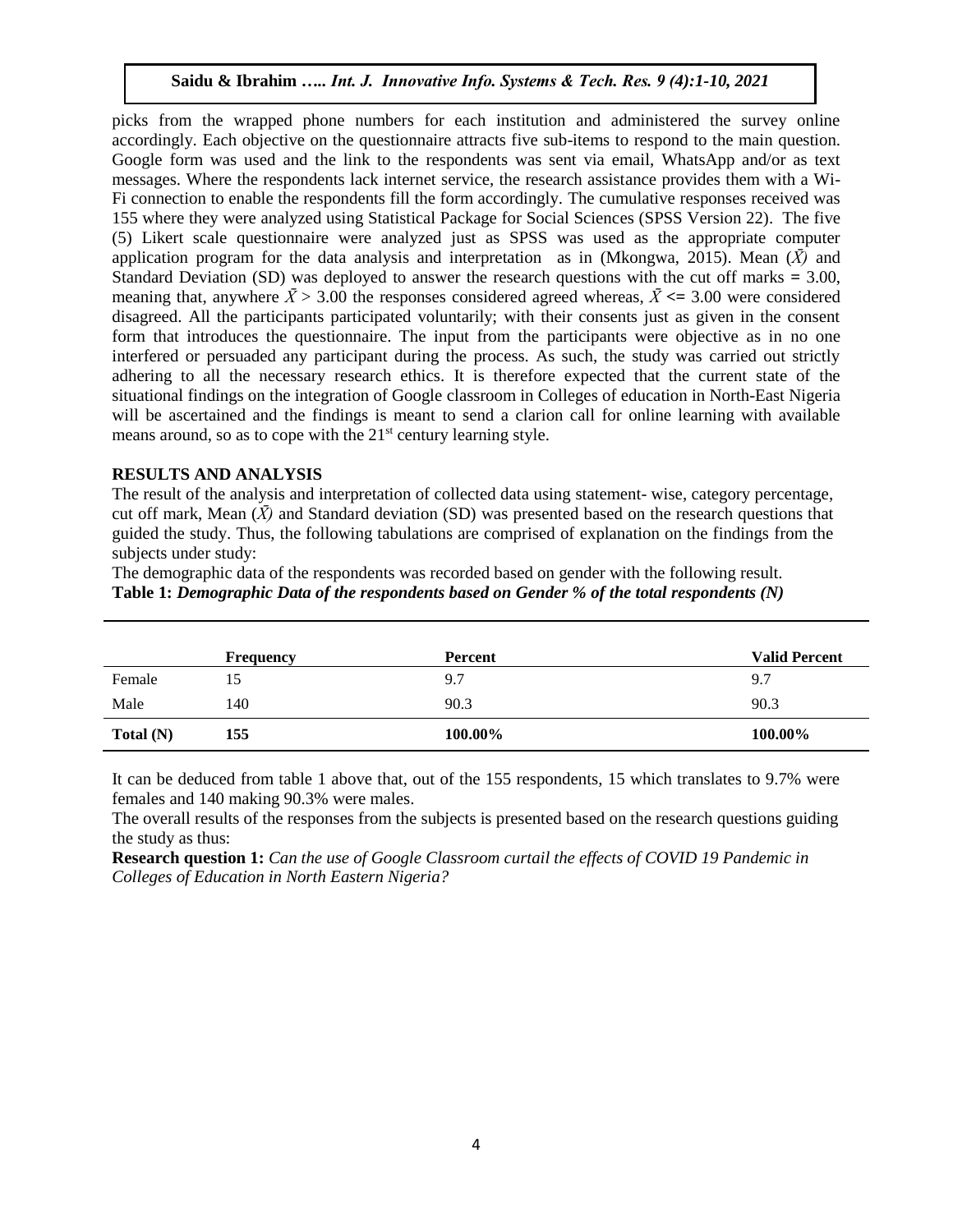| <b>Item</b>           |                       |                     |                                  |                            |                              |                              |  |
|-----------------------|-----------------------|---------------------|----------------------------------|----------------------------|------------------------------|------------------------------|--|
| Institution           |                       | 1. I find<br>Google | 2. I teach my<br>students via GC | 3. I find giving<br>online | 4. Using GC,<br>one can hold | 5. With GC,<br>even students |  |
|                       |                       | <b>Classroom</b>    | remotely during                  | collaborative              | classes with                 | in isolation                 |  |
|                       |                       | meeting my          | <b>COVID 19</b>                  | work to students           | physical                     | centers can                  |  |
|                       |                       | remote              | lockdown                         | easy using GC              | distancing                   | partake in                   |  |
|                       |                       | teaching            |                                  |                            | ensured                      | virtually all                |  |
|                       |                       | needs               |                                  |                            |                              | class activities             |  |
| Aminu Saleh College   | Mean                  | 1.75                | 1.68                             | 1.50                       | 3.57                         | 4.25                         |  |
| of Education Azare    | N                     | 28                  | 28                               | 28                         | 28                           | 28                           |  |
|                       | <b>Std. Deviation</b> | .928                | .670                             | .577                       | 1.574                        | .928                         |  |
| College of Education  | Mean                  | 1.70                | 1.37                             | 1.80                       | 3.97                         | 4.40                         |  |
|                       | N                     | 30                  | 30                               | 30                         | 30                           | 30                           |  |
| Zing                  | Std. Deviation        | .702                | .490                             | .551                       | .765                         | .724                         |  |
| Federal College of    | Mean                  | 1.74                | 1.61                             | 1.84                       | 4.03                         | 3.94                         |  |
| Education             | N                     | 31                  | 31                               | 31                         | 31                           | 31                           |  |
| [Technical], Gombe    | Std. Deviation        | 1.125               | .919                             | .934                       | .875                         | 1.340                        |  |
| Federal College of    | Mean                  | 1.76                | 1.70                             | 1.64                       | 3.76                         | 4.03                         |  |
| Education             | N                     | 33                  | 33                               | 33                         | 33                           | 33                           |  |
| [Technical], Potiskum | Std. Deviation        | 1.173               | .883                             | .699                       | 1.200                        | 1.185                        |  |
| Federal college of    | Mean                  | 1.93                | 1.93                             | 1.73                       | 5.00                         | 4.53                         |  |
| <b>Education Yola</b> | N                     | 15                  | 15                               | 15                         | 15                           | 15                           |  |
|                       | <b>Std. Deviation</b> | 1.163               | .961                             | .799                       | .000                         | .516                         |  |
| Kashim Ibrahim        | Mean                  | 1.22                | 1.61                             | 1.78                       | 3.06                         | 3.22                         |  |
| College of Educ.      | N                     | 18                  | 18                               | 18                         | 18                           | 18                           |  |
| Maiduguri             | Std. Deviation        | .428                | .698                             | .732                       | 1.056                        | 1.114                        |  |
|                       | Mean                  | 1.70                | 1.63                             | 1.71                       | 3.86                         | 4.08                         |  |
| <b>Total</b>          | N                     | 155                 | 155                              | 155                        | 155                          | 155                          |  |
|                       | <b>Std. Deviation</b> | .976                | .783                             | .720                       | 1.159                        | 1.090                        |  |

*Table 1: Google Classroom curtails the effects of COVID 19 Pandemic*

The result for the responses to question 1,"Can the use of Google Classroom curtail the effects of COVID 19 Pandemic in Colleges of Education in North Eastern Nigeria?. Was analyzed and interpreted as thus: Item 1 reveals that,  $\bar{X} = 1.70$  i.e to say the respondents disagree with the statement, "I find Google Classroom meeting my remote teaching needs" with a SD **=** 0.972 which is moderately consistent. Item 2 was has  $\bar{X}$  = 1.63 and SD = 0.783 meaning that, the respondents disagree with the statement, "I teach my students via GC remotely during COVID 19 lockdown" and with a high consistency. Item 3 on the other hand, revealed  $\bar{X}$  = 1.71 and SD = 0.720 meaning that, the respondents disagree with the statement that "I find giving online collaborative work to students easy using Google Classroom" and the response was consistent. However, item 4 recorded a cumulative  $\overline{X} = 3.86$  with SD = 1.159 meaning that, the respondents agree with the statement, "Using Google Classroom, one can hold classes with physical distancing ensured" with a moderate consistency. Finally, the result for item 5 revealed,  $\bar{X} = 4.08$  with SD = 1.090 meaning that, the respondents agree greatly with the statement, "With Google Classroom, even students in isolation centers can partake in virtually all class activities" and the consistency is moderate.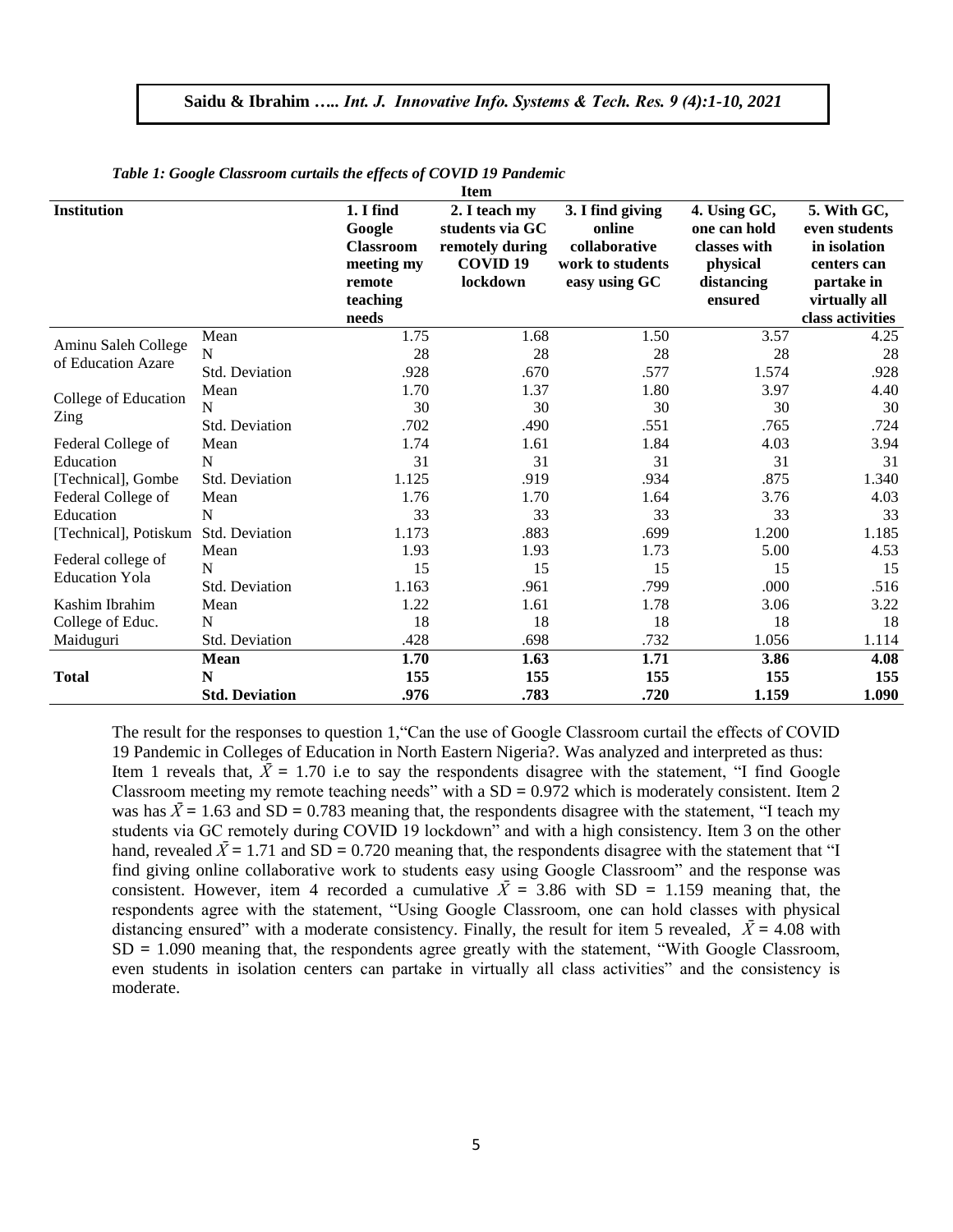**Research question 2:** *What is the level of lecturers in integrating Google Classroom in their teaching and learning in Colleges of Education in North Eastern Nigeria?* **Table 3: Level of lecturers in integrating Google Classroom in their teaching and learning** 

| <b>Institution</b>                          |                       | 1. I do<br>participate in<br>Google<br><b>Classroom</b><br>activities | 2. I present my<br>learning<br>contents to<br>students using<br>Google<br><b>Classroom</b> | 3. I find<br>preparing<br>learning<br>contents in GC<br>easier than<br>conventional<br>means | 4. I assess my<br>students<br>through GC<br>environment | 5. I engage my<br>students on<br>group project<br>collaborative<br>work through<br>GC |
|---------------------------------------------|-----------------------|-----------------------------------------------------------------------|--------------------------------------------------------------------------------------------|----------------------------------------------------------------------------------------------|---------------------------------------------------------|---------------------------------------------------------------------------------------|
| Aminu Saleh                                 | Mean                  | 2.75                                                                  | 1.14                                                                                       | 1.82                                                                                         | 1.79                                                    | 1.43                                                                                  |
| College of                                  | N                     | 28                                                                    | 28                                                                                         | 28                                                                                           | 28                                                      | 28                                                                                    |
| <b>Education Azare</b>                      | Std. Deviation        | 1.143                                                                 | .356                                                                                       | .723                                                                                         | .418                                                    | .504                                                                                  |
|                                             | Mean                  | 3.03                                                                  | 1.40                                                                                       | 1.80                                                                                         | 1.60                                                    | 1.53                                                                                  |
| College of<br><b>Education Zing</b>         | N                     | 30                                                                    | 30                                                                                         | 30                                                                                           | 30                                                      | 30                                                                                    |
|                                             | Std. Deviation        | 1.351                                                                 | .675                                                                                       | .805                                                                                         | .498                                                    | .629                                                                                  |
| Federal College of                          | Mean                  | 3.68                                                                  | 1.52                                                                                       | 2.13                                                                                         | 1.55                                                    | 1.55                                                                                  |
| Education<br>[Technical],                   | $\mathbf N$           | 31                                                                    | 31                                                                                         | 31                                                                                           | 31                                                      | 31                                                                                    |
| Gombe                                       | Std. Deviation        | .945                                                                  | .851                                                                                       | .991                                                                                         | .675                                                    | .675                                                                                  |
| Federal College of                          | Mean                  | 3.91                                                                  | 1.82                                                                                       | 1.79                                                                                         | 1.64                                                    | 1.58                                                                                  |
| Education<br>[Technical],                   | $\mathbf N$           | 33                                                                    | 33                                                                                         | 33                                                                                           | 33                                                      | 33                                                                                    |
| Potiskum                                    | Std. Deviation        | .522                                                                  | 1.044                                                                                      | .992                                                                                         | .895                                                    | .792                                                                                  |
|                                             | Mean                  | 3.53                                                                  | 1.73                                                                                       | 1.53                                                                                         | 2.00                                                    | 2.00                                                                                  |
| Federal college of<br><b>Education Yola</b> | $\overline{N}$        | 15                                                                    | 15                                                                                         | 15                                                                                           | 15                                                      | 15                                                                                    |
|                                             | Std. Deviation        | .915                                                                  | 1.033                                                                                      | 1.125                                                                                        | .655                                                    | .000                                                                                  |
| Kashim Ibrahim                              | Mean                  | 3.22                                                                  | 1.56                                                                                       | 1.61                                                                                         | 1.83                                                    | 1.17                                                                                  |
| College of Educ.                            | $\mathbf N$           | 18                                                                    | 18                                                                                         | 18                                                                                           | 18                                                      | 18                                                                                    |
| Maiduguri                                   | Std. Deviation        | .943                                                                  | .616                                                                                       | .698                                                                                         | .383                                                    | .383                                                                                  |
|                                             | <b>Mean</b>           | 3.37                                                                  | 1.52                                                                                       | 1.82                                                                                         | 1.70                                                    | 1.53                                                                                  |
| <b>Total</b>                                | N                     | 155                                                                   | 155                                                                                        | 155                                                                                          | 155                                                     | 155                                                                                   |
|                                             | <b>Std. Deviation</b> | 1.075                                                                 | .817                                                                                       | .901                                                                                         | .638                                                    | .627                                                                                  |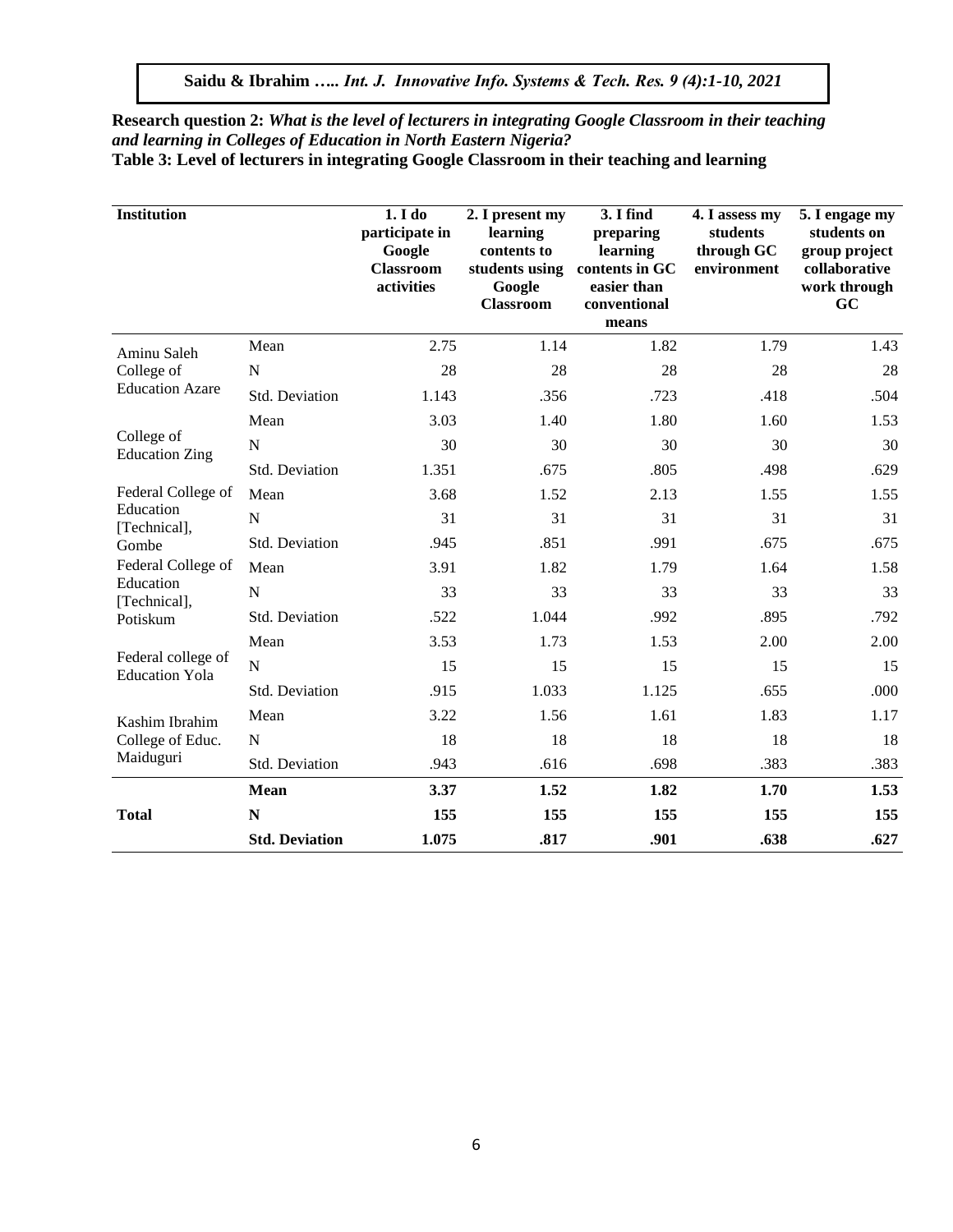From table 3 above, we deduce the results of the response to question 2, "What is the level of lecturers in integrating Google Classroom in their teaching and learning in Colleges of Education in North Eastern Nigeria? Thereafter were analyzed and interpreted as thus:

Item 1 indicated,  $\bar{X}$  = 3.37, which implies that the respondents agree with the statement, "I do participate in Google Classroom activities" and the SD **=** 1.075 with moderate consistency. Whereas, Item 2 recorded a  $\bar{X}$  = 1.52 and SD = 0.817, meaning the respondents disagree with the statement, "I present my learning contents to students using Google Classroom" with a high consistency. Likewise, item 3 recorded  $\bar{X}$  = 1.82 and SD = 0.901 meaning that, the respondents disagree with the statement, "I find preparing learning contents in Google Classroom easier than conventional means" with a moderate consistency. More so, item 4 recorded  $\bar{X} = 1.70$  and SD = 0.638 meaning that, the respondents totally disagree with the statement, "I assess my students through Google Classroom environment" with moderate consistency. Finally, the result for item 5 revealed a  $\overline{X}$  = 1.53 and SD = 0.627 meaning that, the respondents disagree with the statement, "I engage my students on group project collaborative work through Google Classroom" and with a moderate consistency of the responses.

## **DISCUSSION OF FINDINGS**

The findings from Research question 1 reveals that, majority of the lecturers were aware of Google classroom. This could be due to the popularity of Google as a search engine. Just as their responses on items 4 and 5 affirm. This will further strengthen the postulated statement from the research question 1; that the use of Google Classroom curtails the adverse effects of COVID 19 Pandemic in the study area. However, despite their familiarity with Google Classroom, they were not registered, practicing and or engaging their students with Google classroom. Similar to the findings in items 1, 2, and 3 that show their cumulative responses affirm disagree. This therefore indicated that, they don't teach using Google classroom during COVID 19 nor they give collaborative works to their students just as it does not provide their needs being met; even if they believe its usage curtails the effects of COVID 19 pandemic. This could be due to other factors like class size, technological knowhow among the subject and/or their students; or lack of knowing the value of Google classroom in online teaching and learning. This is in line with a finding, that reveals many innovations in technology fail as teachers do not see its educational benefits just as they lack the skills needed to use the technology, (Kaffash, Kargiban, Kargiban, & Ramezani, 2010).

From research question 2, talking about the level to which lecturers were found integrating Google Classroom in their teaching and learning in the study area; the findings revealed from item 1 that, majority of the respondents attested to have participated in Google Classroom related matters. Although only negligible number may be found integrating Google Classroom in their teaching and learning. The finding implies that, majority were not in any way registered to have integrated Google Classroom in their teaching and learning. This could be that, the participation by some lecturers do happen with external bodies mandatorily. This therefore, indicated lack of attitudes towards using and/or lack of behavioral intention to use Google Classroom. This was established to have influenced the actual usage by stressing much emphasis on the perceived ease of use concerning behavioral intention to using the technology just as in the original TAM model (Masrom, 2007) and (Davis, 1989), (Wong Su Luan & Teo Timothy, 2009). Likewise, the respondents totally disagree with the statement items 2, 3, 4, and 5 meaning that, the lecturers are yet to imbibe the habit of presenting course materials to students, enjoying contents development in Google classroom than the conventional means, assessing their student and engaging them on collaborative work via Google Classroom. This could be due to technology challenges, operational ability and lack of thorough awareness that was established as an external factor to have influenced their perceived ease of use, perceived usefulness which cumulatively found influencing the behavioral intention thereby, affecting the actual usage of Google Classroom as in line with the studies by (Adeyemi & Osunde, 2005) and (Saidu, 2018). Just as recorded in another study, Behavioral intention impacts on use of Google classroom (Jakkaew & Hemrungrote, 2017).

It was established in another study, that Google Classroom was user friendly, light and free cost, (Buzhardt & Heitzman-Powell, 2005). In a study by Budiman, Rahmawati, and Ulfa (2018) , it was categorically revealed that integrating technology in teaching and learning process recorded significant.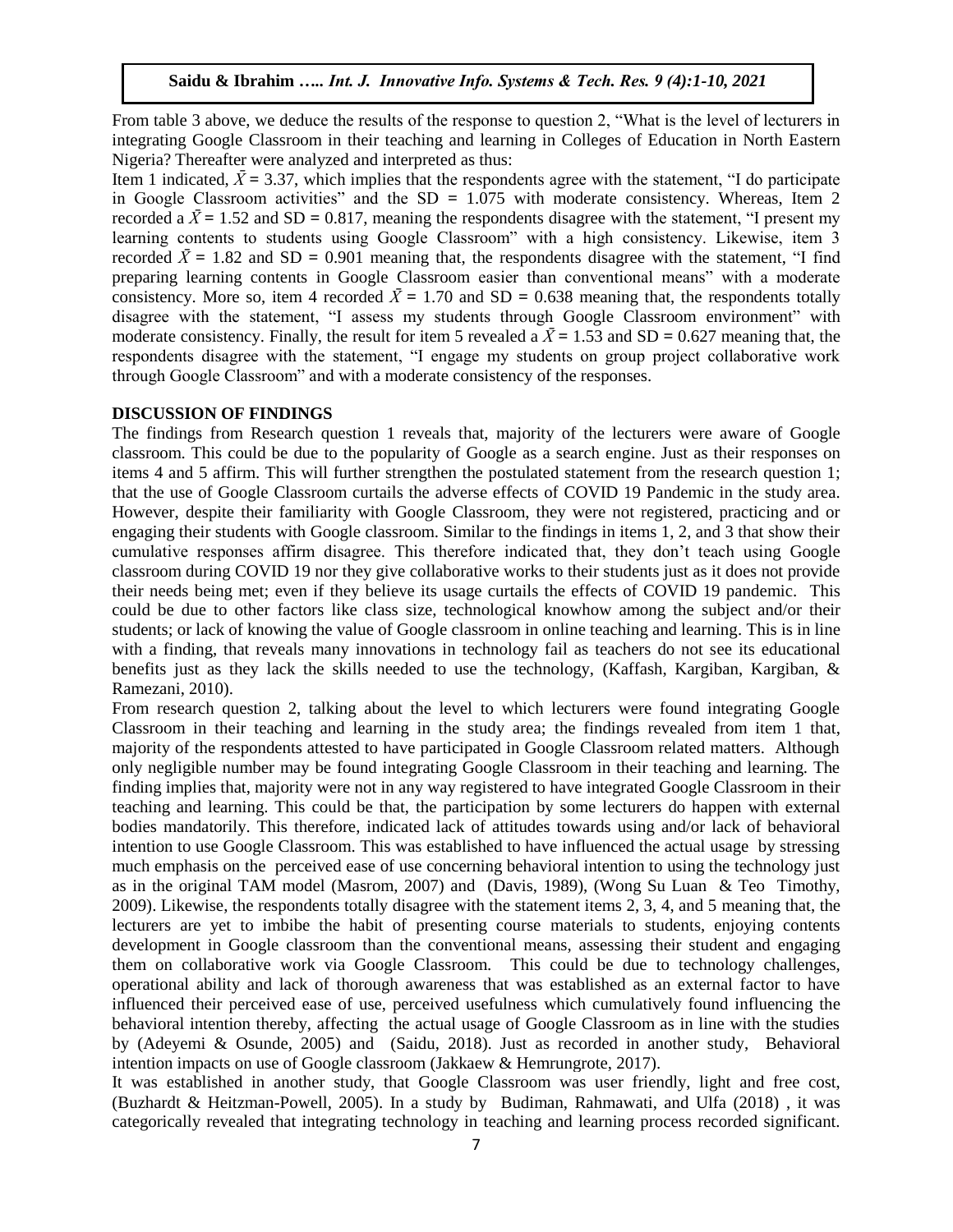Likewise another study indicated that, integrating Google classroom in the teaching and learning process improved the attainment of graduate attributes in higher education (Madhavi et al., 2018). Despite all these, the integration of Google classroom in the region is extremely low contrary to the statement that many organizations recently embraced live class mode of e-Learning which produced up to the task students thereby cutting up transportation time and cost; just as other associated cost engaged in face-face tutoring, just as it is contrary to answering the call for online learning for the  $21<sup>st</sup>$  century (Dockstader, 1999) and (Xanthoula, 2015).

Research question 3 on the other hand, discusses the impacts of integrating Google Classroom in providing required security in schools under studies. Majority of the respondents affirm that, the use of Google Classroom in teaching and learning ensures safe learning environment that equally absorb the challenges associated with moonlighting tutoring, for it ensures security due to virtual class collaboration. Subsequently, it ensures security and maintainability of the entire learning environment. The respondents all affirmed agreed with all the items even though, they were not found to have integrated Google classroom in their teaching and learning. The respondents' stand in agreeing with all the items is in line with a study by Oyarinde and Komolafe (2020), where the findings revealed that, Google classroom is a relevant platform for online learning just as it provided enabling atmosphere for learning. Just in line with a study by Ahmad et al. (2020) in facing "Covid-19 Pandemic" which registered that, the students' readiness in using Google Classroom was found very high.

Finally, from research question 4, it is deduced that Google Classroom works with limited internet connectivity. Just as it is friendly to users with more features upgraded periodically to making it friendlier, more so, institutional registrations with Google Classroom is easy. Just as designing, maintaining and securing the learning platform is not the responsibility of the user as respondent affirmed cumulatively, which is in agreement with other findings that investigated the usability and usefulness of its affordances as learning technology tool (Brown & Hocutt, 2015). Then why don't Nigerian lecturers particularly in the North Eastern Region integrate Google classroom in their teaching and learning? Despite the fact that Online environment was established to have allowed for collaboration among the learners and/or their teachers whereby establishing confidence and trust among them (Radosavlevikj & Hajrullai, 2019), (Brown & Hocutt, 2015; Mohd Shaharanee I. N. Jamil J. Rodzi M. & Syamimi S., 2016; Phan, 2015; Toren, 2015; Xanthoula, 2015).

# **CONCLUSIONS**

Going by the aforementioned points, we can then draw the conclusion that the majority of the subjects were aware of the concept of Google Classroom, even though they do not integrate it in their teaching and learning process. The impacts and effects of Google Classroom in ensuring security and curtailing COVID 19 Pandemic were strongly established in the finding. By implication, the study serve as an awakening towards answering the call for online learning in the 21<sup>st</sup> century by all the subjects and the entire educational stakeholders. The findings also attest to the fact that Google classroom is cost effective, flexible and easy to use with good maintainability feature independent of the user.

# **RECOMMENDATIONS**

- i. There is need for thorough awareness on Google classroom by the stakeholders for it appears to be a factor silencing the need for integration of the Google Classroom by the lecturers.
- ii. Government needs to be more proactive on the need to objectively improve the standard of technology usage in teaching and learning in line with global best practice.
- iii. Government health/educational policy formation should mandate the use of Google classroom for online collaboration so as to curtail the recurrence of the 2020 Covid-19 pandemic and the likes in the future.
- iv. All educational stakeholders should at least use Google Classroom as an official free LMS to be integrated at their institutions for teaching and learning.
- v. School Administrators should consistently motivate lecturers that are found to be integrating at least Google classroom for their online learning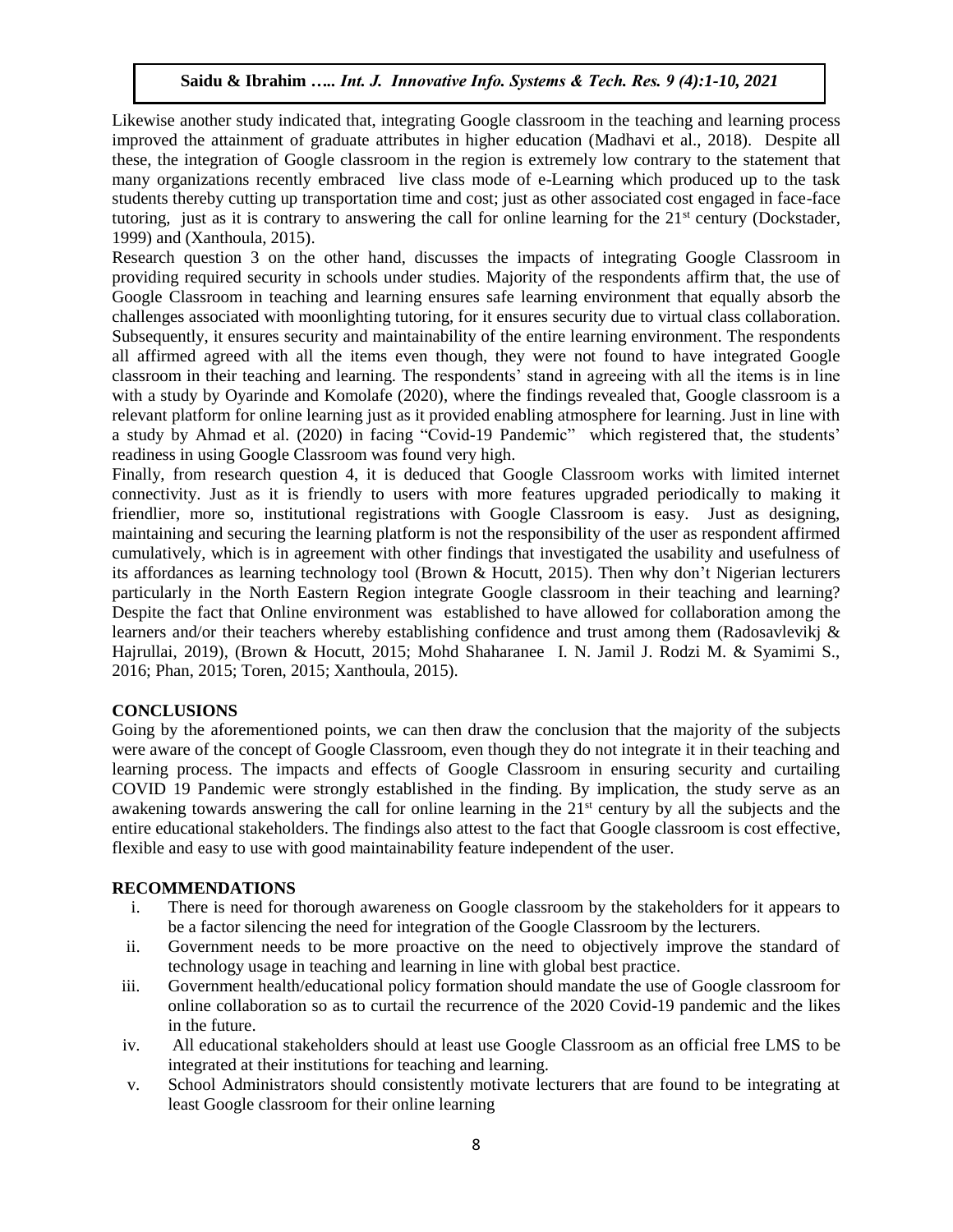#### **REFERENCES**

- Adeoye, I., Adanikin, A., & Adanikin, A. ( 2020). COVID-19 and E-Learning: Nigeria Tertiary Education System Experience. *International Journal of Research and Innovation in Applied Science (IJRIAS), 5*(5).
- Adeyemi, K., & Osunde, A. (2005). An assessment of the academic achievement of students in two modes of part-time programme in Nigeria. *The International Review of Research in Open and Distributed Learning, 6*(2).
- Ahmad, M., Hamzah, N., Wan Hassan, W., Shukri, S., Razali, H., & Mansor, A. (2020). GOOGLE CLASSROOM M-LEARNING READINESS FOR CULINARY COLLEGE DIPLOMA STUDENTS OF LANGKAWI VOCATIONAL COLLEGE IN FACING COVID-19 PANDEMIC. *JOURNAL OF CRITICAL REVIEWS, 7*(13), H1.
- Brown, M. E., & Hocutt, D. L. (2015). Learning to use, useful for learning: a usability study of Google apps for education. *Journal of Usability Studies, 10*(4), 160-181.
- Budiman, A. B., Rahmawati, R., & Ulfa, R. A. (2018). EFL TEACHER'S BELIEF AND PRACTICE ON INTEGRATING ICT IN THE CLASSROOM: A CASE STUDY ON THE IMPLEMENTATION OF SAMR MODEL IN TEACHING READING DESCRIPTIVE TEXT AT MA ASSALAM, SUKOHARJO. *Jurnal Penelitian Humaniora, 19*(2), 39-51.
- Buzhardt, J., & Heitzman-Powell, L. (2005). Stop blaming the teachers: The role of usability testing in bridging the gap between educators and technology. *Electronic Journal for the integration of Technology in Education, 4*(1), 13-29.
- Davis, F. D. (1985). *A technology acceptance model for empirically testing new end-user information systems: Theory and results.* Massachusetts Institute of Technology.
- Davis, F. D. (1989). Perceived usefulness, perceived ease of use, and user acceptance of information technology. *MIS quarterly*, 319-340.
- Dockstader, J. (1999). Teachers of the 21st century know the what, why, and how of technology. *THE journal, 26*(6), 73-75.
- Ibrahim, T., Beiri, A., Azzabi, M., Best, A. J., Taylor, G. J., & Menon, D. K. (2007). Reliability and validity of the subjective component of the American Orthopaedic Foot and Ankle Society clinical rating scales. *The Journal of foot and ankle surgery, 46*(2), 65-74.
- Iftakhar, S. (2016). Google classroom: what works and how? *Journal of Education and Social Sciences, 3*, 12-18.
- Jakkaew, P., & Hemrungrote, S. (2017). *The use of UTAUT2 model for understanding student perceptions using Google Classroom: A case study of introduction to information technology course.* Paper presented at the 2017 international conference on digital arts, media and technology (ICDAMT).
- Kaffash, H. R., Kargiban, Z. A., Kargiban, S. A., & Ramezani, M. T. (2010). A close look in to role of ICT in education. *International Journal of Instruction, 3*(2).
- Madhavi, B., Mohan, V., & Nalla, D. (2018). Improving Attainment of Graduate Attributes using Google Classroom. *Journal of Engineering Education Transformations, 31*(3), 200-205.
- Masrom, M. (2007). Technology acceptance model and e-learning. *Technology, 21*(24), 81.
- Mkongwa, M. R. (2015). *The Implementation of Labour Laws towards Employee's Leaves Provision in Tanzania: Evidence From Pangani District Council.* The Open University Of Tanzania.
- Mohd Shaharanee I. N. Jamil J. Rodzi M. & Syamimi S. (2016). The application of Google Classroom as a tool for teaching and learning. *Journal of Telecommunication, Electronic and Computer Engineering, 8*(10), 5-8.
- Ojokheta, K. (2010). A Path-Analytic Study of Some Correlates Predicting Persistence and Student's Success in Distance Education in Nigeria. *Turkish Online Journal of Distance Education, 11*(1), 181-192.
- Oyarinde, O. N., & Komolafe, O. G. (2020). Impact of Google Classroom as an Online Learning Delivery during COVID-19 Pandemic: The Case of a Secondary School in Nigeria. *Journal of Education, Society and Behavioural Science*, 53-61.
- Phan, W. (2015). Head Back to School with new features in Google Classroom.